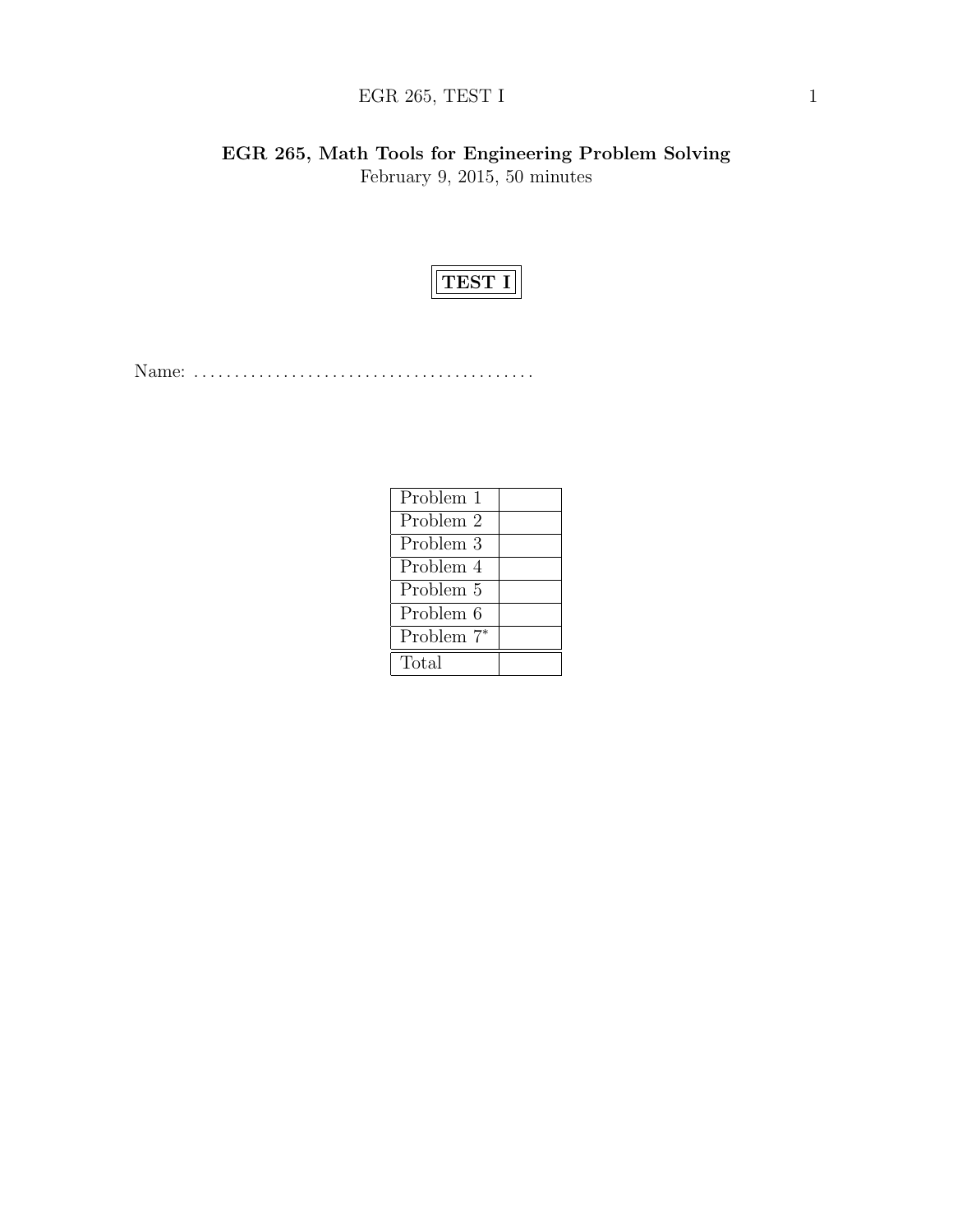## Problem  $1(4+4+4+4$  Points)

Determine the order of the following ODEs. Also, state if they are linear or non-linear.

(a) 
$$
y''' + y' - xy = x
$$

(b) 
$$
y'' - y' = xy^2
$$

$$
(c) \frac{x}{y} = y'
$$

(d) 
$$
(xy')' = \cos x
$$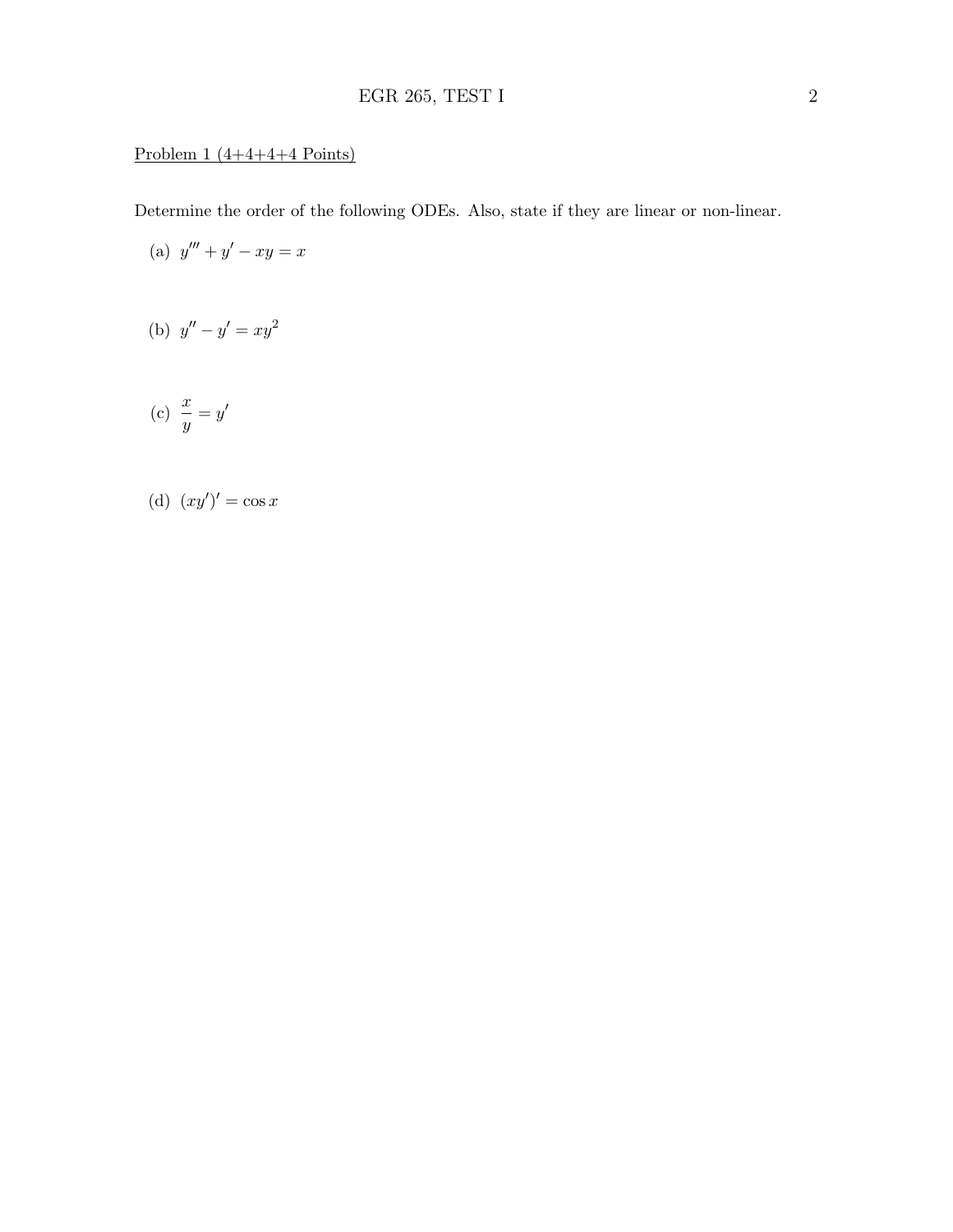Problem 2 (4+4+2 Points)

Below the direction field for  $y' = x^2y$  is given.

1 1 1 1 1 1 1 1 1 1 <del>- 1 -</del> - 1 1 1 1 1 1  $-2$  $\prime$   $\prime$  $1<sub>1</sub>$  $T$   $T$   $T$  $\mathcal{L}$  $11$ £  $E - I$ ات ب  $\overline{1}$ ï  $\overline{\phantom{a}}$  $-21$  $\lambda$ f.  $11122 11111$ ーースプチモモ フラフティブランシー  $-$  - - 1 1 1 €  $\frac{1}{1}$ ======  $11111$ Y.  $\mathcal{P}$  $\mathbf{f}$  $1111$  $111$ 그  $\ddot{x}$  $\ddot{\phantom{0}}$  $\sim$   $-$ N.  $\bar{\chi}$  $\chi$  $\mathbf{v}$  $\ddotmark$  $\sim$   $\sim$  $\sim$   $\sim$   $\sim$ Y. A. X r  $\sim$   $\sim$   $-$ Ý.  $\mathbf{t}$ X  $\lambda$  $\overline{\phantom{0}}$  $\overline{\phantom{0}}$  $\frac{1}{1}$   $\frac{1}{1}$   $\frac{1}{1}$   $\frac{1}{1}$   $\frac{1}{1}$   $\frac{1}{1}$   $\frac{1}{1}$   $\frac{1}{1}$   $\frac{1}{1}$   $\frac{1}{1}$   $\frac{1}{1}$   $\frac{1}{1}$   $\frac{1}{1}$   $\frac{1}{1}$   $\frac{1}{1}$   $\frac{1}{1}$   $\frac{1}{1}$   $\frac{1}{1}$   $\frac{1}{1}$   $\frac{1}{1}$   $\frac{1}{1}$   $\frac{1}{1}$   $\mathbf{V}$ 1 1 1 1 1 1 1 1 1 x x x x x x x x x X  $\mathcal{N}$ 

Direction Field for  $y' = x^2 y$ 

- (a) Sketch the solution  $y(x)$  of  $y' = x^2y$  with initial value  $y(0) = 1$ . (Note: Do not solve the DE!)
- (b) From your sketch determine  $\lim_{x\to\infty} y(x)$  and  $\lim_{x\to-\infty} y(x)$ .
- (c) Consider a general differential equation of the form  $y' = f(x, y)$ . Is it possible that two solution curves of the DE cross one another in the direction field? Give a reason for your answer.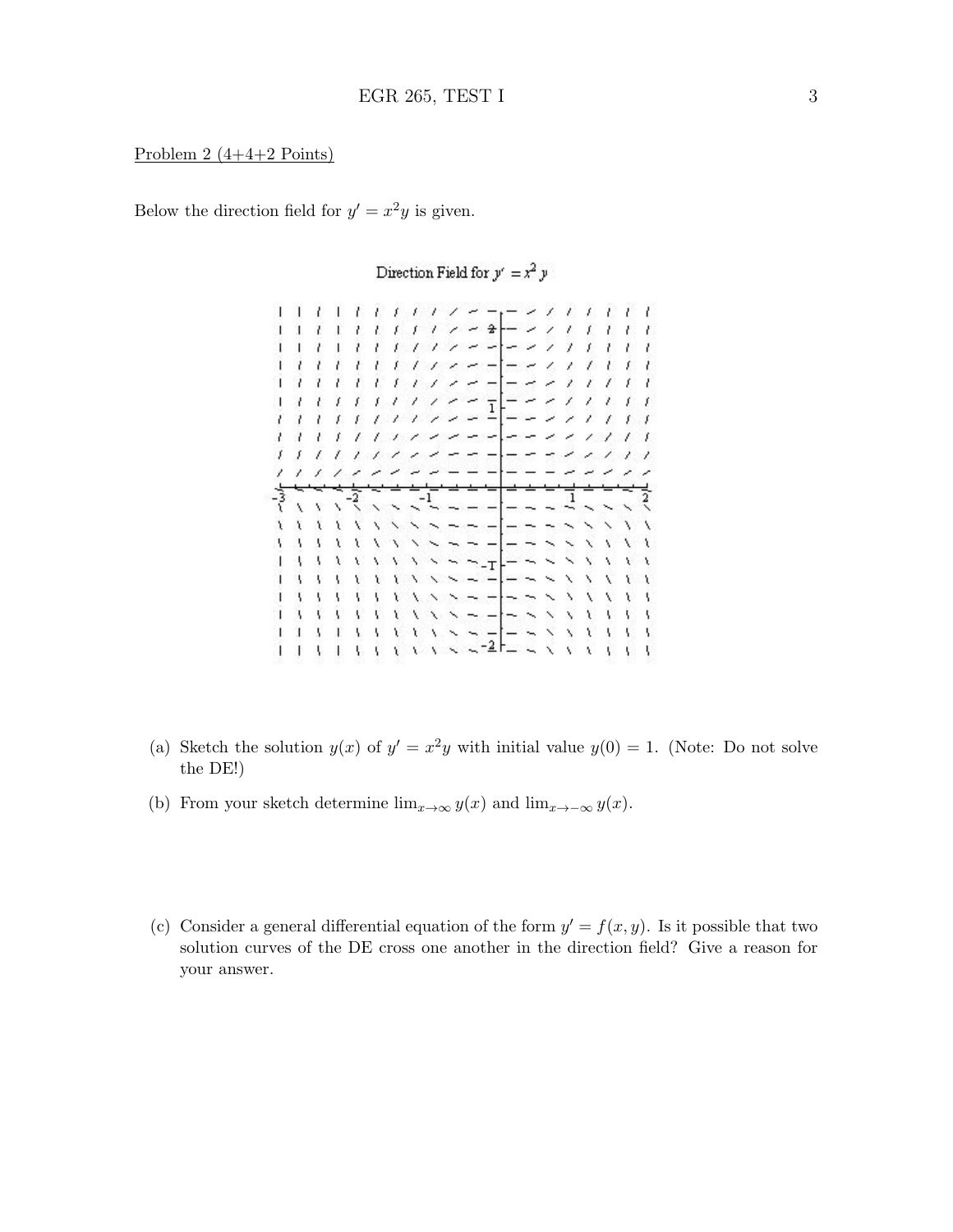# Problem 3 (17 Points)

Find the explicit solution of the IVP

$$
y' + 8xy^2 e^{x^2} = 0, \quad y(0) = 1/2.
$$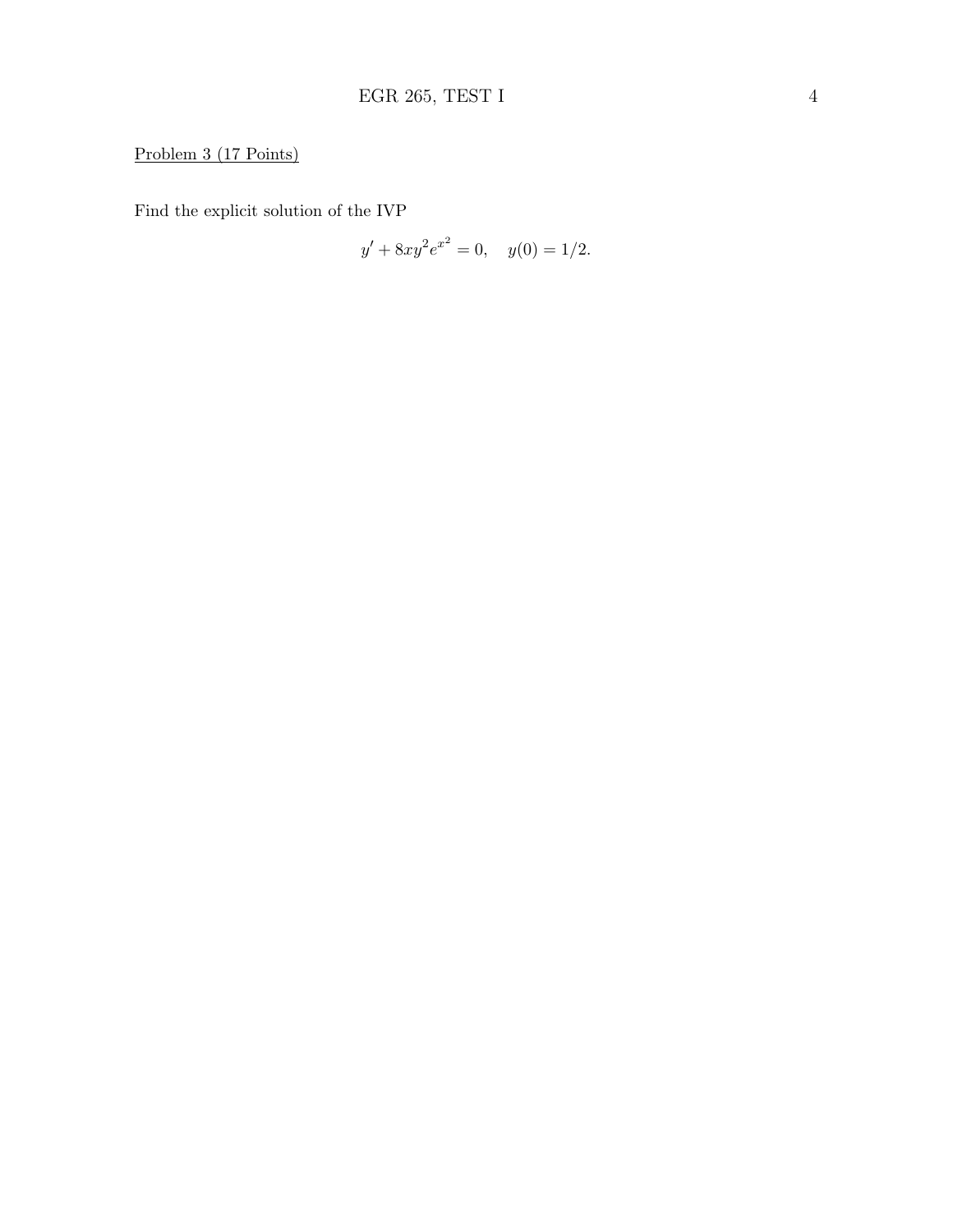# Problem 4 (17 Points)

Find the explicit solution of the IVP

$$
xy' - 2y = 4x^2, \quad y(1) = 2.
$$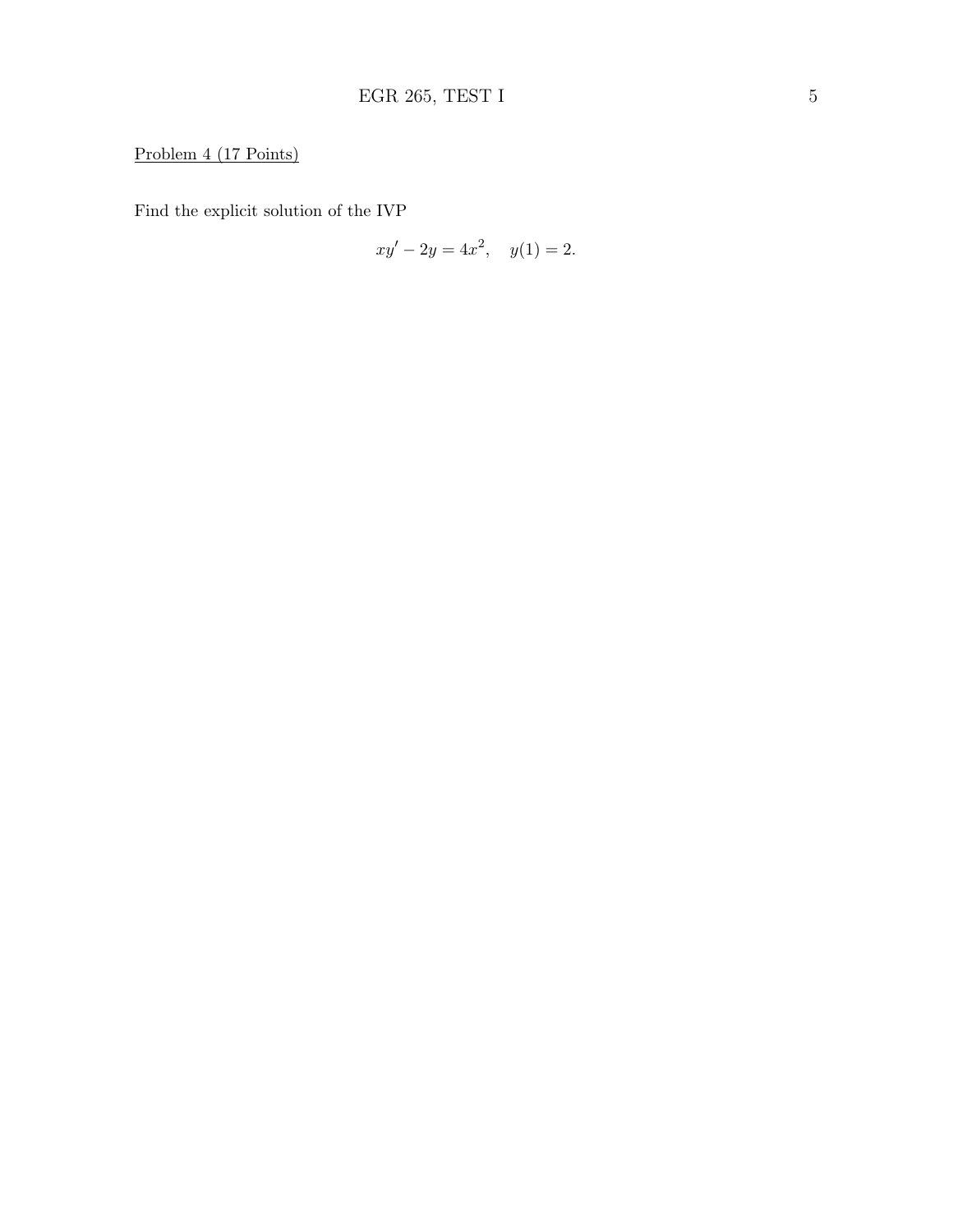## Problem 5 (15+5 Points)

(a) Find an implicit solution of the IVP

$$
y' = \frac{x+2}{2y}
$$
,  $y(0) = -2$ .

(b) What is the correct explicit solution of the above IVP? Justify your answer!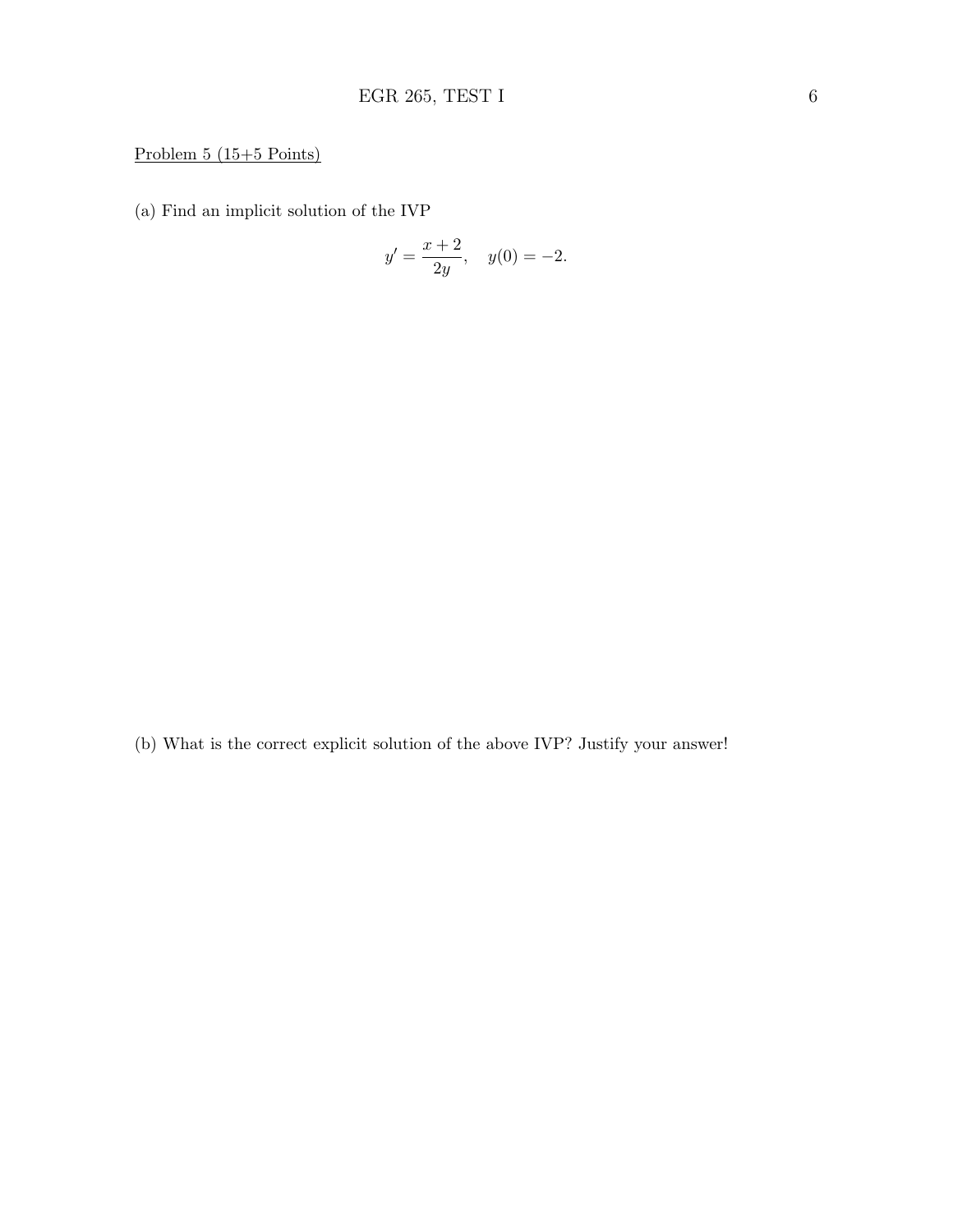### EGR 265, TEST I 7

#### Problem 6 (15+5 Points)

On Thanksgiving Day you walk into the kitchen and see that your little brother has already taken the turkey out of the oven. On the meat thermometer you see that its current core temperature is 120◦F. After 10 minutes the temperature has dropped to 100◦F. The air condition in your kitchen is set to 70◦F.

(a) Use Newton's Law of Cooling to find the function  $T(t)$  giving the core temperature of the turkey at time t. Set the time when you walked into the kitchen as  $t = 0$ . Here you don't have to evaluate logarithms, but you have to solve the DE.

Continued on next page!